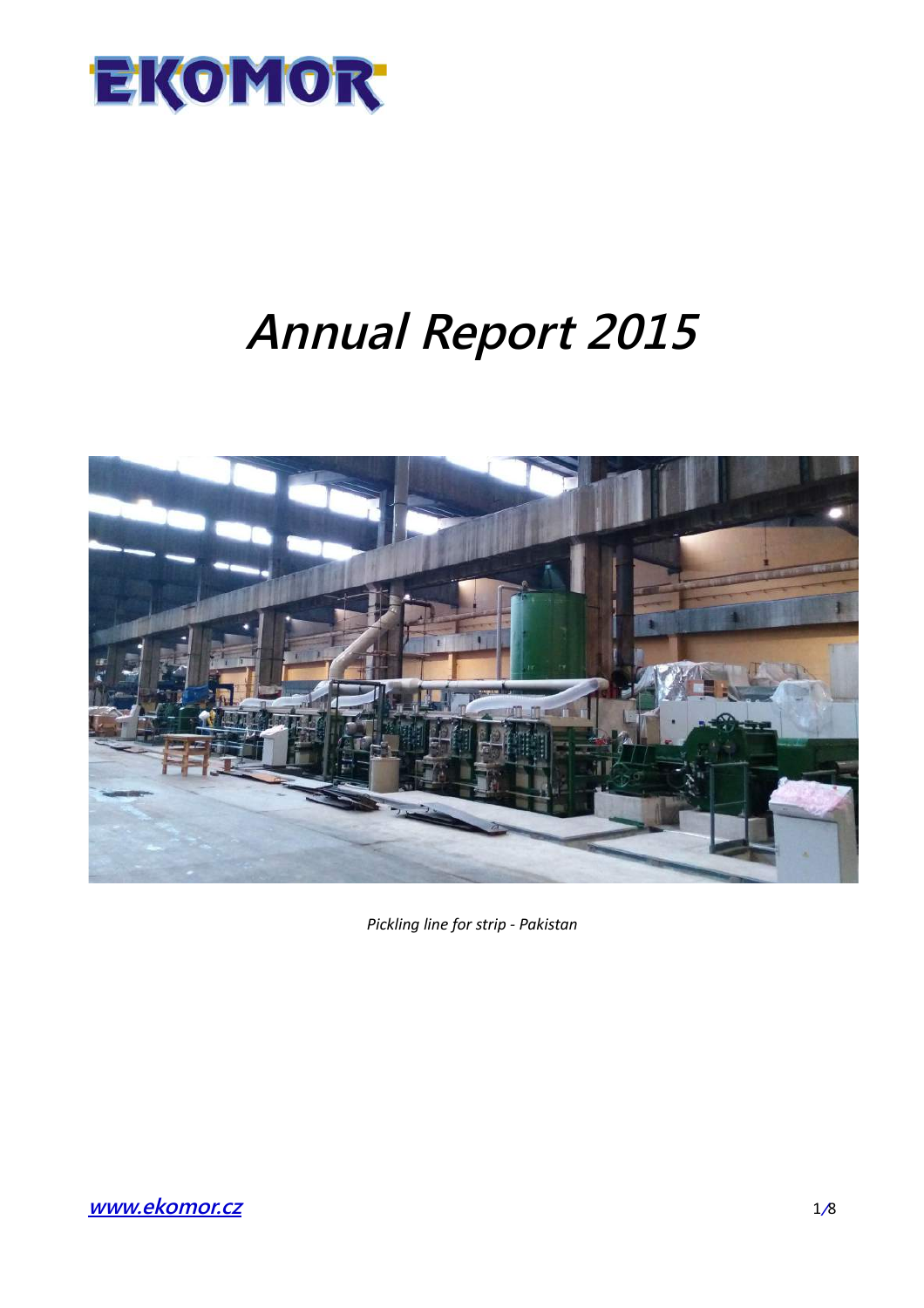# **I. Basic Information about EKOMOR, s.r.o.**

| Name:                      | EKOMOR, s.r.o. (hereinafter "EKOMOR")                                                                                      |  |
|----------------------------|----------------------------------------------------------------------------------------------------------------------------|--|
| ID - Number:               | 48397571                                                                                                                   |  |
| Company based on:          | Liskovec 397, 739 30 Frydek-Mistek, Czech Republic                                                                         |  |
| Day of registration:       | $18th$ March 1993                                                                                                          |  |
| Registered in:<br>C,       | Commercial Register kept by Regional Court in Ostrava, Sect.<br>File 10261.                                                |  |
| Registered capital:        | 1,000,000 CZK                                                                                                              |  |
| Partners:                  | Pavel Váňa – share 50%,<br>Jiří Váňa – share 50%                                                                           |  |
| Directors, top management: | Jiří Váňa (*1976) – executive director<br>Aleš Herma (*1960) – operation director<br>Pavel Váňa (*1949) – director for R&D |  |
| Main business:             | Design, manufacture and assembly of the technological<br>equipment for metal surface treatment                             |  |

# **II. Financial Highlights**

## **Balance sheet (in 000 CZK)**

|                                       | 31.12.2015 | 31.12.2014 | 31.12.2013 |
|---------------------------------------|------------|------------|------------|
| Fixed assets                          | 41 400     | 17455      | 17 381     |
| Current assets                        | 135 042    | 73 332     | 82 816     |
| Deferred liabilities                  | 239        | 146        | 518        |
| <b>Assets - Total</b>                 | 176 681    | 90 933     | 100 715    |
| Equity                                | 91 367     | 63 573     | 54 983     |
| Liabilities                           | 85 157     | 27 261     | 45 345     |
| - in it bank loans and borrowings     |            |            | 0          |
| Deferred assets                       | 157        | 99         | 387        |
| <b>Equity and liabilities - Total</b> | 176 681    | 90 933     | 100 715    |

#### **Income statement (in 000 CZK)**

|                                       | 2015    | 2014    | 2013    |
|---------------------------------------|---------|---------|---------|
| Production (sales + activations)      | 116 508 | 128 352 | 159 719 |
| <b>Production related costs</b>       | 56 366  | 91760   | 106 497 |
| Value added                           | 60 142  | 36 592  | 53 222  |
| <b>Profit on operation activities</b> | 34 5 14 | 11940   | 28 701  |
| EBITDA*                               | 35 988  | 6 5 6 0 | 31 650  |
| <b>Gross profit</b>                   | 34 443  | 12039   | 32 860  |

 *\* EBITDA = Operation profit plus depreciations, minus profit from sale of property and material, plus change in the reserves and operation provisions.*

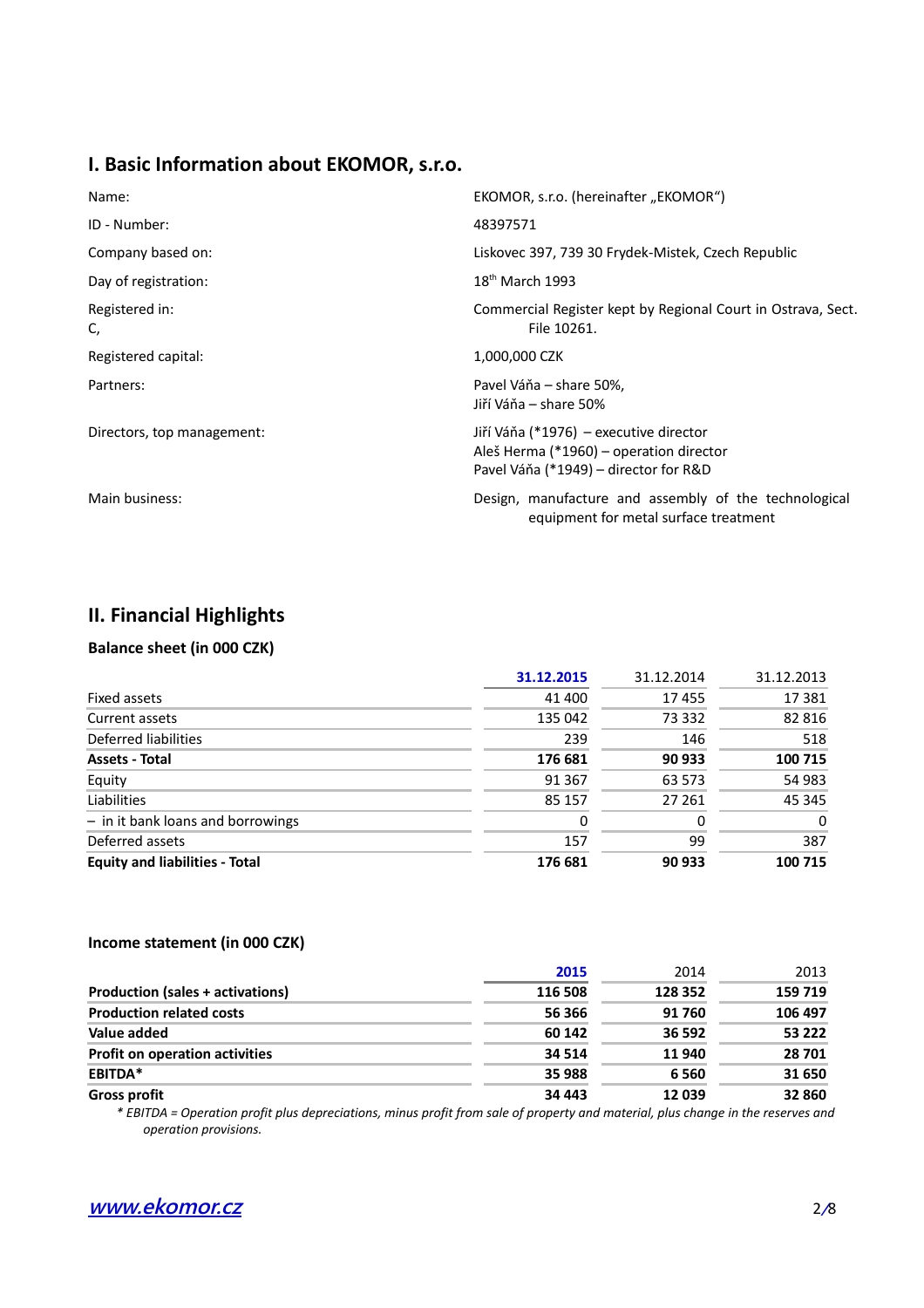# **III. Report on business activities of the company and its assets**

# *III.1 Main projects completed*

# **New hot-dip galvanizing plant for Vergo Galva Company, Kruishoutem, Belgium**

In 2016 we finished the delivery and assembly of a new hot-dip galvanizing plant of middle range (length of the Zn-kettle – 7 m) for our Belgian customer. We delivered a new up-to-date equipped hot-dip galvanizing plant, operating in the automatic mode. The delivery consisted of complex technological equipment, galvanizing furnace, chemical pre-treatment line, transport system, exhausting system and equipment for the handling with wastes from the line. The automatic transport system was design using the advance methods of simulation and optimization of the system. This job was for EKOMOR one of our largest project in the line of galvanizing plants.

#### **Pickling line of the rolling mill of copper and brass – subcontract for Vitkovice Mechanika Co., - end customer Wah Brass Mills Ltd. Pakistan**

It this job we finished supplies and assembly of the technological equipment for two parts of the project – delivery of the pickling line, including revamping and modernizing of the mechanical part of the line, and the pickling equipment of the line for continuous annealing and pickling. Putting into operation and commissioning is planned in the beginning of 2016. Delivery of the equipment for continuous operation of the metal strip is for us another step to the expansion to the branch of continuous lines. As a success we consider also the keeping of the projected terms – delivery and assembly were completed in projected terms.

#### **Pickling line for DIRAC Industries Kolin, Czech Republic**

Design and delivery of a smaller technological equipment for the pickling of the piece-goods, mainly for parts of heat-exchangers manufactured from the stainless steel (mainly austenitic grades). It is an example of the equipment, which became to be a traditional, popular product EKOMOR´s production line in the last years.

#### **New hot-dip galvanizing plant for ERLEN Co. in Fulnek, Czech Republic**

Design and delivery of the technological equipment for new HD galvanizing plant in Fulnek, incl. the manufacture and deliver of the Zn furnace, heated electrically (length of the kettle  $-$  3.3. m), delivery of the chemical pre-treatment line, passivation equipment and exhausting system.

#### **Pickling station for the Center of the nuclear research (CVR) in Rez by Prague, Czech Republic**

Design and delivery of the smaller pickling equipment for the spray-pickling of the piece-goods, delivered to the highly prestigious customer.

#### **Reconstruction of the chemical pre-treatment line for ACO Industries, Pribyslav, Czech Republic**

Design and deliver of the revamping of the chemical pre-treatment line for our long-term customer. The old tanks and other equipments were replaced by the new modern ones.

#### **Sub-supplies for the ANDRITZ Group, Metals division – Graz, Austria**

Thanks to the progress in the building of the quality management system reached by EKOMOR, we achieved to be on the high position in the group of sub-suppliers of this global company. We managed to get an increasing amount of the jobs. In 2015 we delivered several sub-supplies for their projects in Europe and in the U.S.A.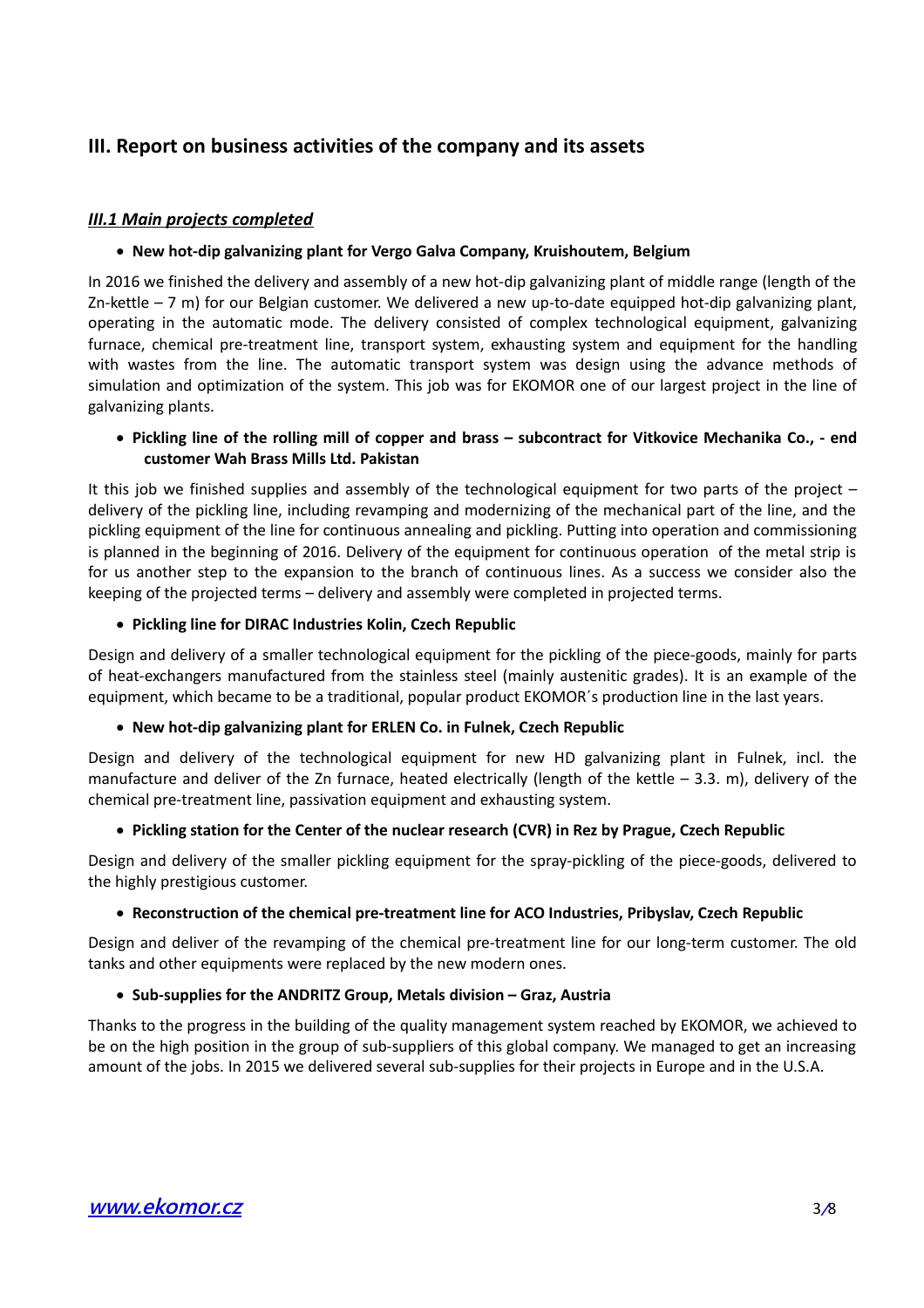#### **Line for pickling and phosphating of the zinc-titanium strip for ZM SILESIA, S.A., Katowice, Poland**

The job consisted of the washing and brushing equipment, pickling and phosphating line, incl. exhausting system and equipment for storage of chemicals. The special, innovative equipment should be designed because of the special material to be processed (zinc-titanium ZnCuTi). In 2015 the supplies were delivered, assembly was finished and started the commissioning process.

## *III.2 Jobs in process, new projects - choice*

 **Pickling line of brass for roll mill of brass-strip – subcontract for Vitkovice Mechanika, end customer Helwan, Egypt**

In 2015 we obtained a prestige job for delivery of the complex pickling line consisted not only of the chemical part, but also of the mechanical handling system and automation system. For EKOMOR it means to provide design and manufacture using higher number of sub-suppliers, which means higher demand on the project management.

#### **New pickling plant for the stainless steel wire-rod using reducing salt-bath technology for BGH Edelstahlwerke in Lugau, Germany**

In 2015 the contract for the delivery of the new complex plant for wire surface treatment for our loyal customer – BGH Edelstahlwerke GmbH, Lugau – Germany was obtained. The range of the project, incl. financial range, is so far for us the biggest job ever.

The project comprises of the complex plant for the surface treatment of the stainless steel wire-rod of wide range of grades, using the unique reducing salt-bath technology with Feropur agent, likewise pickling in the mixed acid and conventional pickling technologies. The line has also equipment for coating and passivation. The projected solution has to comply with the strict environmental requirements of the customer concerning the wastes, emissions and working conditions; the whole equipment shall be designed with the high level of automation, corresponding to the third millennium.

In 2015 the concept design and planning works were started.

# *III.3 Research and development*

In 2015 was finished the last phase of the research project "Regeneration of the waste pickling liquors and rinse water from the surface treatment processes of steel and non-ferrous metals, by a low temperature process in the microwave heated reactor". The project was financed by the Ministry of Industry and Trade, and the cooperative subject was the Research Institute for Inorganic Chemistry, Usti nad Labem.

New processes were designed and proved in the framework of the project, the pilot equipment was built and tested, and several tons of waste liquids were treated by this equipment. The equipment consisted of the condensing column, decomposition reactor heated by the microwave heat exchanger, and of the evaporating column. In the next step the equipment will be further improved mainly to have a higher level of automation and to be more robust and reliable for the usage in the standard pickling plants.

EKOMOR prepared in 2015 another two drafts for the research and development projects:

- development of the technological equipment for the regeneration of the mixed acid by the methods of the diffusion dialysis using ion-exchange membranes;
- equipment of the pilot regeneration station by the advanced control, measurement and regulation technology, and by the additional device for the biological denitrification of the waste water.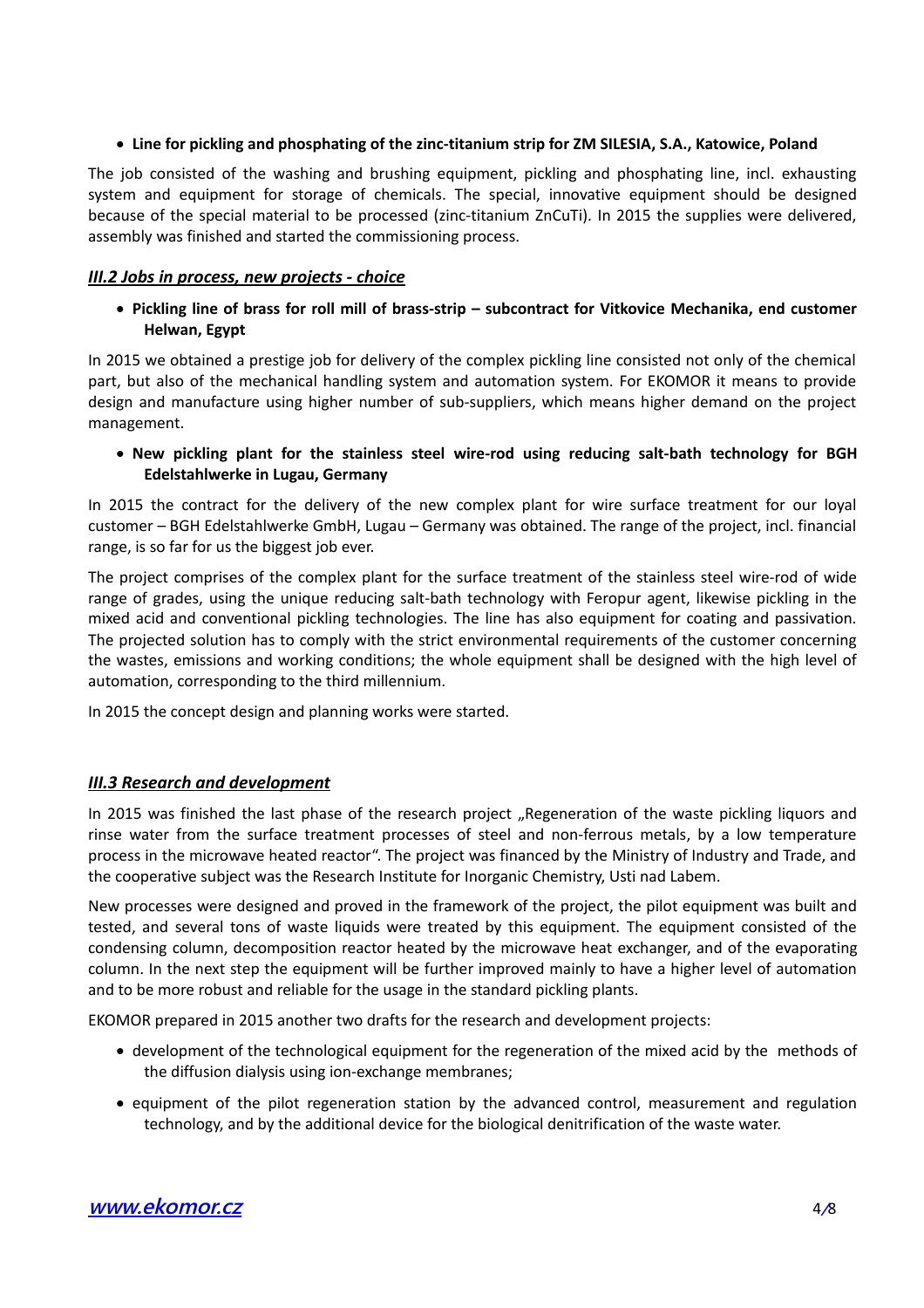## *III.4 Investments, development of the technology*

The investment activities were in 2015 not so high, as in the previous year. Only smaller investment projects were finished, mainly buying of the welding equipment, modernizing of the car fleet a modernizing of the software for the design department.

#### *III.5 Environmental activities*

The main contribution of EKOMOR to the environment protection remains in the environment parameters of the delivered equipment for our customers, which bring them by nature significant environmental advantages.

The own activities of EKOMOR Company caused no problem in environmental protection thanks to the EMS implemented in the company.

#### *III.6 Human resources*

In 2015 the company has an average staff of 55 people. The number of employees increased, some new people in the manufacture dept. were employed.

Top management team emphasized the stress on the keeping and increasing the high level of the qualification of all people. Mainly in hiring process we aim to get people with high qualification.

#### *III.7 Quality management system*

The company continued to build and improve the quality management system. This system is certified since 2000.

Due to the requirements of the German customers we obtained a new certificate: in 2015 we were certified to be allowed to deliver and assembly the special equipment in Germany as an "Expertize company" (Fachbetrieb) acc. to the German Law for Water Protection. The certification process was made by the TÜV NORD Systems certification body. This certificate will further open us the doors for the new jobs in this perspective market.

#### *III.8 Financials, assets*

Because we exceeded the sales target and we maintained the high level of the profitability of our operation, the financial situation of the company was in 2015 again improved. We continued to finance all our activities by our own sources and by using the advanced payments. In 2015 we made a plan for the investment of the part of money in the diversified portfolio of conservative finance investment instruments.

Thanks to the profit achieved the value of assets in 2015 increased. The equity of the company reached the value of 91,367 thousand CZK.

#### *III.9 Shares abroad*

EKOMOR owns 5 pieces of share, which corresponds to 5% of the registered capital in the Belorussian company IZAO BelFerrumCink Stolbcy. We subscribed for the shares because it was part of the prepared project to deliver the big HD galvanizing plant in Belorussia. The project was not eventually realized. The company BelFerrumCink. makes no activities and EKOMOR takes action toward the liquidation of this company.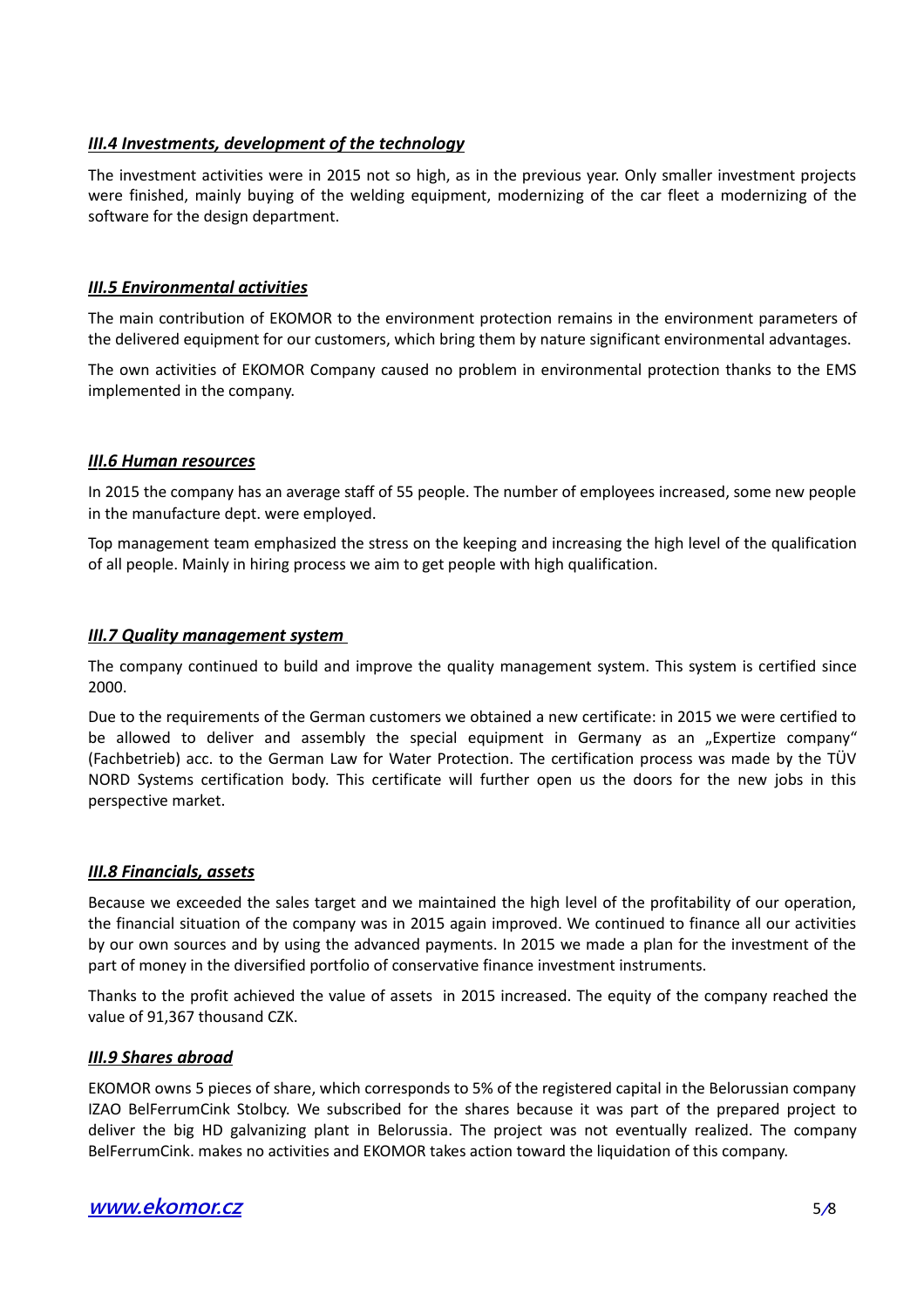EKOMOR has no organization part abroad.

#### *III.10 Events after the Balance Sheet Date*

No events, that would have had any significant influence to the situation of EKOMOR Co., occurred after the Balance Sheet date till the date of the issue of this Annual Report.

#### *III.11 Assumed development of the activities*

In 2016 will be finished the main part of the biggest project for EKOMOR ever – delivery of the pickling plant for BGH Edelstahl Lugau – Germany. Invoicing of the project will cause significant increase of sales – the sales income is assumed to jump in 2016.

We plan to work on the two R&D projects in 2016.

Investment activities will be focused on the finishing of the purchase of remaining real-estates in the area of the company.

In Liskovec, 24th February 2016 Aleš Herma

Director EKOMOR, s.r.o.

**[www.ekomor.cz](http://www.ekomor.cz/)** 6**/**8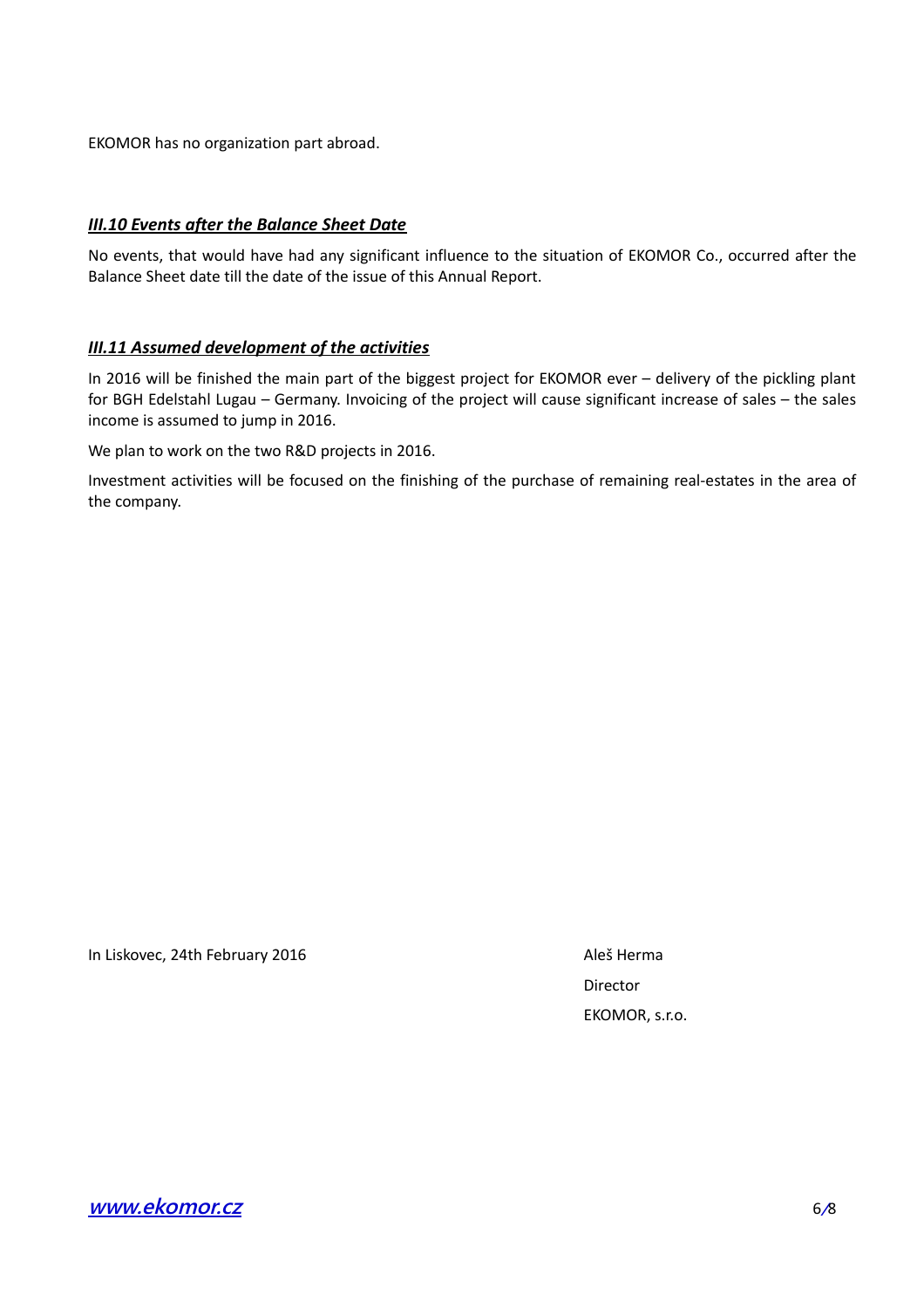# **IV. Report on relations between related entities as to 31. 12. 2015**

This report on the relations between related entities was prepared within the meaning of Section 82 of Act No. 90/2012 Sb., on business corporations.

# *IV. 1 Controlled and Controlling Entities*

Controlled entity: EKOMOR, s.r.o., registered office in Lískovec 397 739 30 Frýdek-Místek ID No.: 48397571 registered in the Commercial Register, kept by the Regional Court in Ostrava, Section C, File 10261 (hereinafter "Company")

Controlling entities:

Mr. Pavel Váňa, Address Ostravska 512, Frydek-Mistek a Mr. Jiří Váňa Address Baška 558

# *IV.2 Structure of the relations between Controlled and Controlling Entities*

Controlling entities are partners of the controlled entity, both of the own 50% share each.

# *IV.3 Acts and contracts between Controlled and Controlling Entities*

Both Partners are at the same time Directors of the EKOMOR Company, and are remunerated according the contract of the execution of the function. Neither other contracts nor acts, which would exceed 10% of the equity, were in the year 2015 conducted or performed. s

# *VI.4 CONCLUSION*

All performances and/or counter-performances provided on the base of the relations above mentioned, were of the standard value.

Date of the issue of the Report on the relations between related entities for the year 2015 and the Annual Report - 24<sup>th</sup> February 2016.

> Aleš Herma Director EKOMOR, s.r.o.